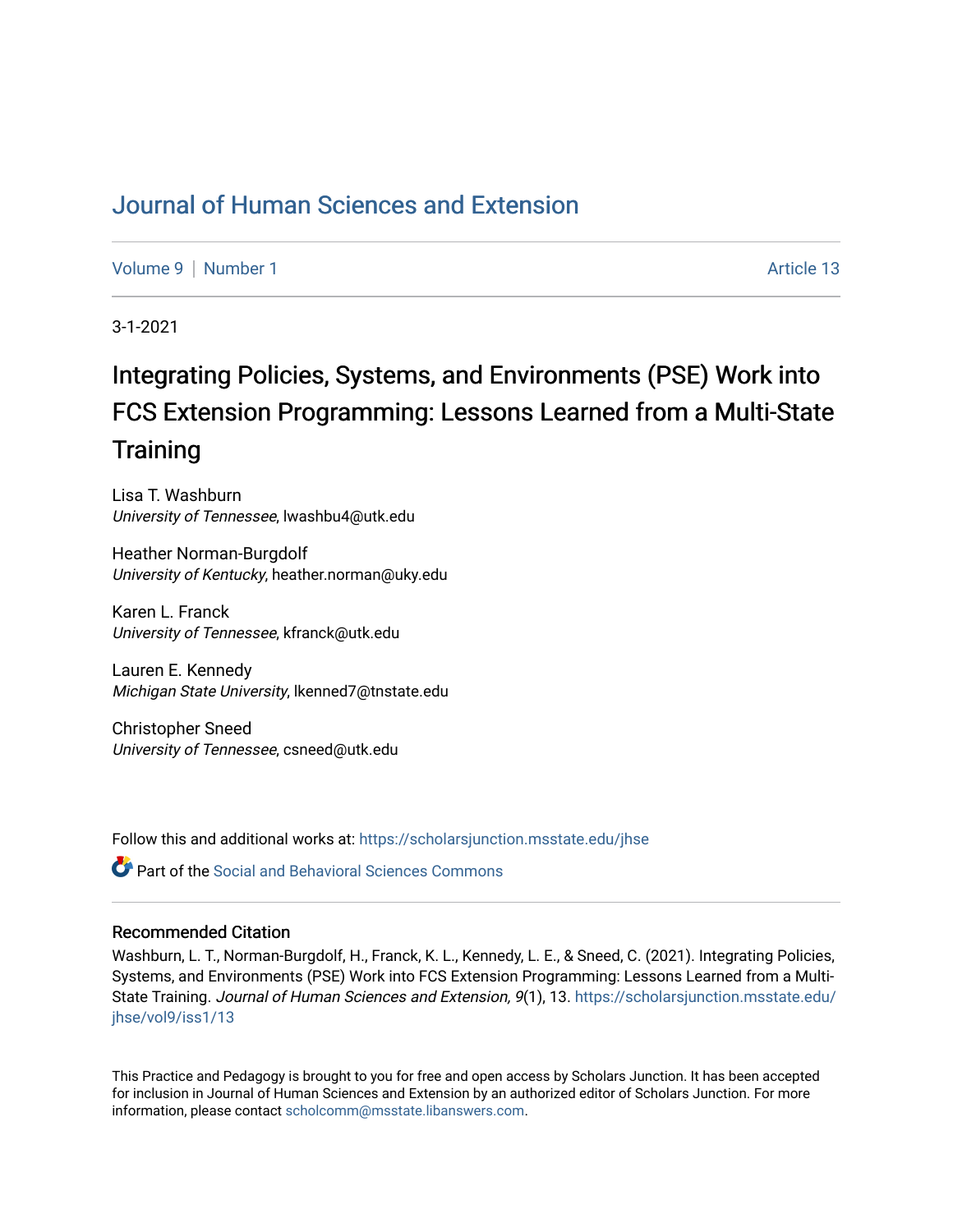## **Integrating Policies, Systems, and Environments (PSE) Work into FCS Extension Programming: Lessons Learned from A Multi-State Training**

**Lisa T. Washburn**  *University of Tennessee*

## **Heather Norman-Burgdolf** *University of Kentucky*

**Karen L. Franck** *University of Tennessee*

**Lauren E. Kennedy** *Michigan State University* 

**Christopher T. Sneed** *University of Tennessee*

*Public health efforts have emphasized changes to policies, systems, and environments (PSEs) to improve health behaviors for individuals and communities. Extension has increasingly emphasized these approaches, particularly for the work of Family and Consumer Sciences (FCS) agents. In part, this emphasis on PSEs in Extension has been driven by SNAP-Ed and other federally-funded initiatives, such as the Centers for Disease Control and Prevention (CDC) High Obesity Programs (HOPs). However, broader adoption and implementation of PSEs at the local level has lagged in some states for various reasons. These include limited understanding about PSE interventions and how this work fits with a traditional Extension emphasis on direct education. To address these issues, faculty and specialists from two states receiving funding from the first round of CDC HOPs planned, designed, and implemented a face-toface, multi-state, multi-institution PSE training for FCS agents. This paper describes the multi-state training effort and barriers to PSE work in Extension, offers considerations based on lessons learned, and presents recommendations for others seeking to provide similar training.* 

*Keywords:* PSE, training, multi-state, public health approaches, environmental change, in-service, Extension health

Direct correspondence to Lisa Washburn at Lwashbu4@utk.edu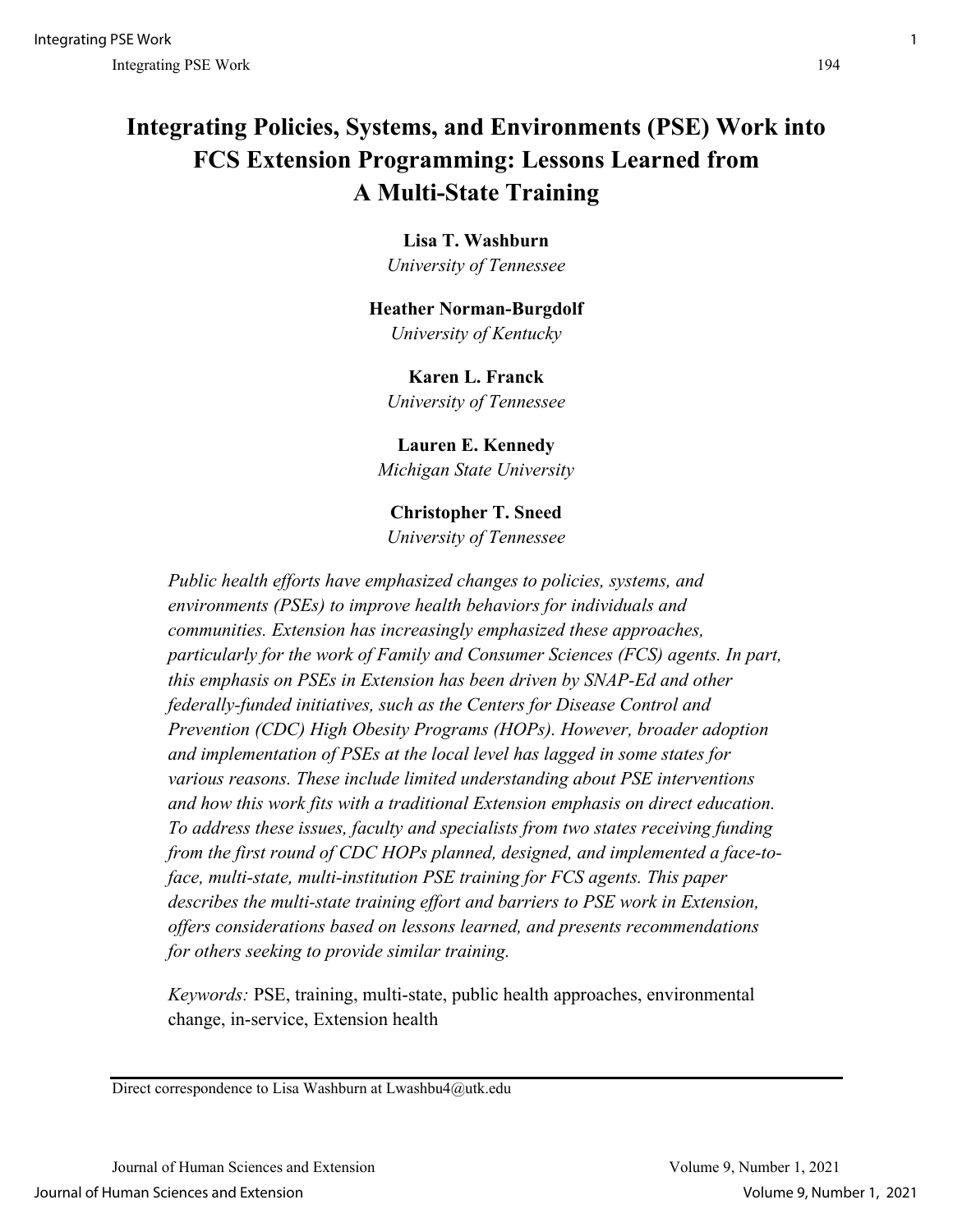#### **Introduction**

For more than fifty years, public health professionals have advocated for health education and health promotion efforts addressing the social determinants of health (Green & Allegrante, 2011). Terminology used in discussing such work has evolved over the decades, with these public health approaches most recently referred to within the Cooperative Extension System as PSE change (PSEs), meaning changes to policies, systems, and environments. Shifts in funding priorities by the Centers for Disease Control and Prevention (CDC), Robert Wood Johnson Foundation (RWJF), and others emphasize the importance of including PSEs in outreach work (Kegler et al., 2015; Savoie-Roskos et al., 2018). The research and evidence base linking PSEs with improved health outcomes continues to grow (Bunnell et al., 2012; Stevens et al., 2017). In addition, as discussed by Kegler and colleagues (2015), numerous practice-proven PSE interventions exist that, if sustained, show promise for long-term health benefits within communities.

Two public health models have been used to explain the value of PSEs: the Health Impact Pyramid developed by Frieden (2010) and the Social Ecological Model (SEM) first described by Bronfenbrenner (1979) as Ecological Systems Theory and later applied to health promotion (Golden et al., 2015; Green et al., 1996; McLeroy et al., 1988). The Health Impact Pyramid posits that health interventions are most beneficial when they have the potential to impact large numbers of people through policy changes and by influencing environmental factors connected to where and how people live. The SEM describes complex, multi-level influences on health behavior and the interplay between individuals, groups, and the social environment. Interventions grounded within the SEM should target changes at different levels (i.e., individual, interpersonal, community, organization) to effectively reinforce and support healthy behaviors.

Within the Extension System, PSE work has been driven largely by changes in funding for federal nutrition education programs. For over 100 years, Extension Family and Consumer Sciences (FCS) agents have focused on delivering direct education to individuals and families in community settings. From the start of home demonstration work, educators acted as change agents, providing accessible, translated research findings tailored to meet the specific needs of people in their communities (Kelsey & Hearne, 1949; Reisbeck & Reynolds, 1976). These efforts were expanded through federally-funded nutrition education programs starting with the Expanded Food and Nutrition Education Program (EFNEP) in the 1960s and the current Supplemental Nutrition Assistance Program Education (SNAP-Ed), named the Food Stamp Nutrition Education Program when it started in 1981 (Landers, 2007). Both EFNEP and SNAP-Ed were designed to meet the nutrition education needs of low-income adults and children. With the passage of the Healthy, Hunger-Free Kids Act in 2010, Extension programs funded by SNAP-Ed were mandated to provide comprehensive nutrition education programs, including direct education and PSE interventions. Additional support for PSE implementation in SNAP-Ed and EFNEP was provided through USDA-funded Regional Nutrition Education and Obesity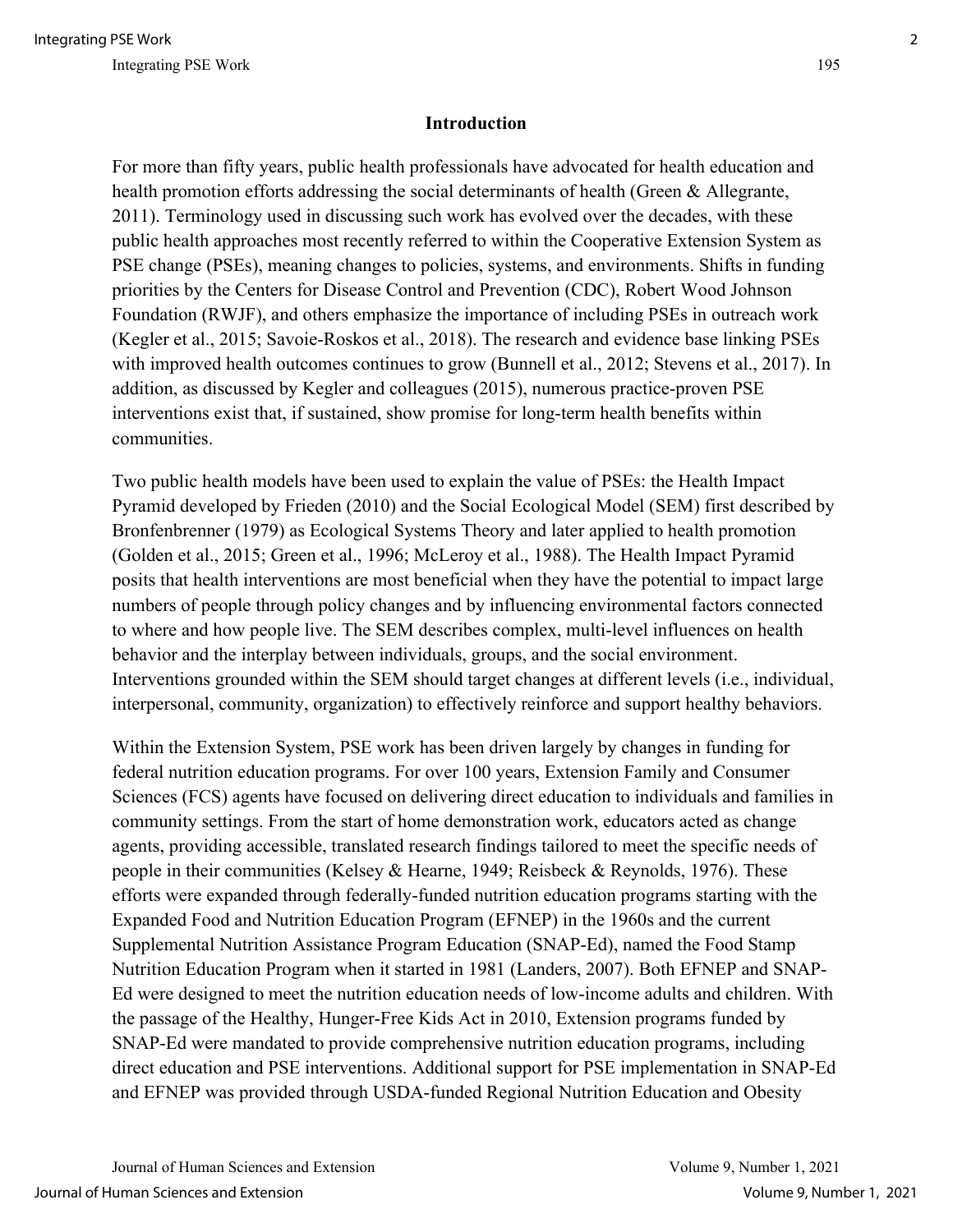Prevention Centers of Excellence (RNECE). The RNECE Policy, Systems and Environmental Change Center (RNECE-PSE) focused specifically on integrating effective PSE approaches in EFNEP and SNAP-Ed. The RNECE-PSE provided training and technical assistance for SNAP-Ed implementing agencies, including Extension, on how to provide quality PSE interventions for low-income audiences (RNECE, 2019).

PSE work within the Extension system reaches beyond EFNEP and SNAP-Ed programming. Starting in 2014, CDC funded Extension work specifically to address PSEs in counties with adult obesity rates over 40% through the High Obesity Program (HOP). These cooperative agreements aimed to address environmental factors impacting healthy food and physical activity access (Muriel et al., 2020). Additional efforts to address social determinants of health and integrate PSEs with direct education emerged from a partnership between the Cooperative Extension System and National 4-H Council with support from RWJF. This multi-year project, titled the Well Connected Communities Initiative, aimed to cultivate wellness and foster a culture of health in communities through PSE change (Well Connected Communities, 2021).

National trends, both in funding and focus, indicate a greater need for integration of PSEs in Extension outreach at the local level. While the SEM evolved from human sciences, FCS undergraduate experiences do not uniformly provide exposure to the theoretical underpinnings for FCS or expose students to the systems-level thinking required for successful PSE implementation (American Association of Family & Consumer Sciences, 2019). Despite this challenge, Extension FCS is uniquely positioned to facilitate PSE change in communities (Buys & Rennekamp, 2020). FCS agents often have more flexibility to work with diverse audiences and community groups, in contrast to other locally-based agencies that may have restrictions based on program type or funding source.

In this paper, we describe a multi-state endeavor to provide PSE training for FCS agents. After discussing existing challenges to broad adoption of Extension PSE work at the county-level, we describe the multi-state training planning process and outline training content and format. Based on our experiences and review of documents and participant feedback, we present lessons learned and recommendations.

#### **Where We Are Now**

National emphasis on PSE approaches in Extension has remained constant for the last decade. Widespread adoption of such approaches might be expected after continued diffusion (Rogers, 2003). While some programmatic support of these upstream approaches is occurring at varying levels (e.g., state or local), widespread, scaled adoption appears to be lagging (Walsh et al., 2018). This lag may be due, in part, to a lack of contextualized training for Extension settings and audiences, and the absence of examples demonstrating the fit of PSE within county-based Extension programs, especially when funding is limited or nonexistent (Smathers et al., 2018). Because PSE approaches originated in public health, differences in terminology and a long-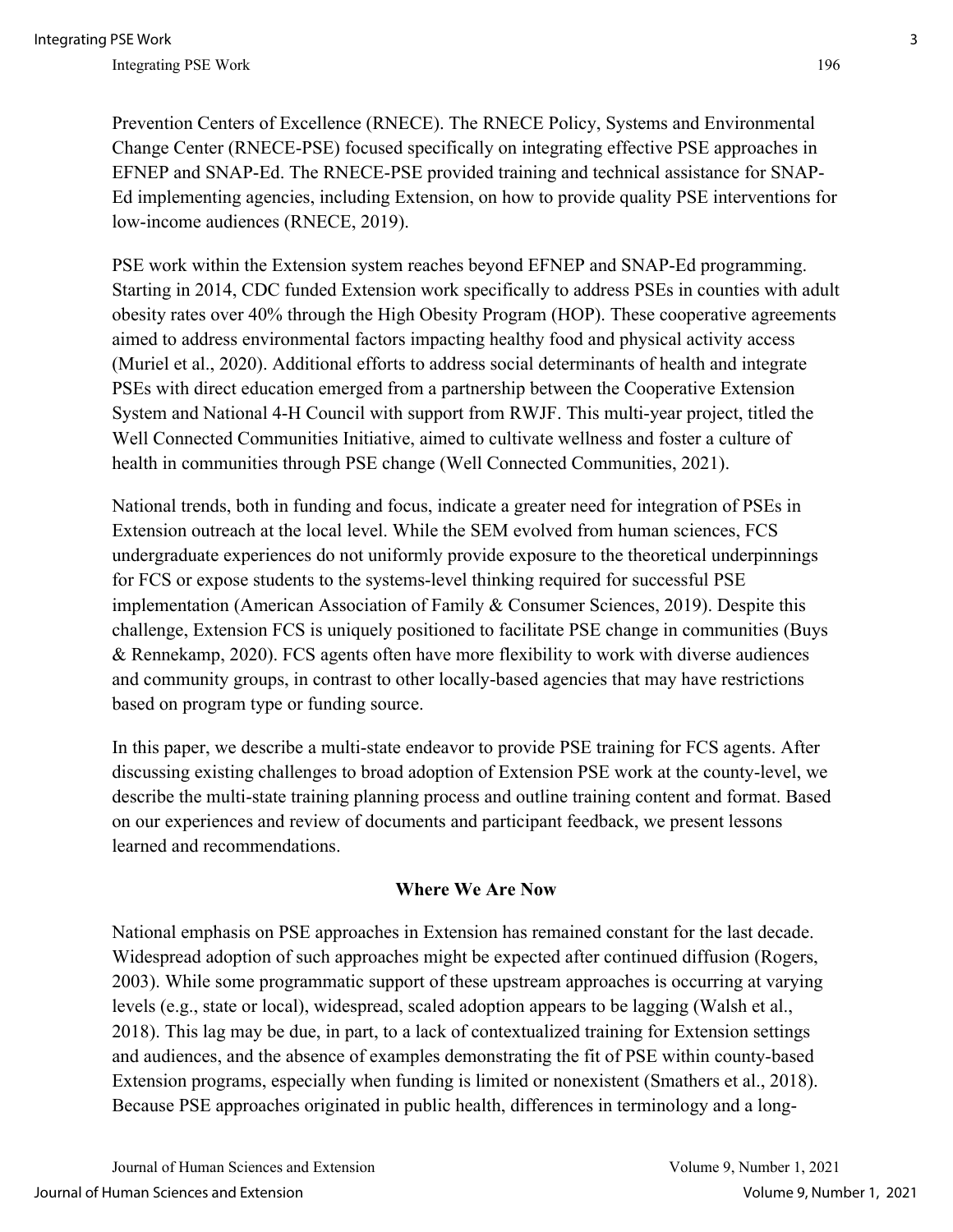standing emphasis on direct education may impede adoption of these interventions by Extension agents. Increased understanding of how PSE aligns with current work of Extension professionals is needed for PSE change to become valued and institutionalized within the Extension system.

Extension outreach has traditionally occurred through educational programs delivered directly to local residents in face-to-face settings. Supports available to Extension professionals (e.g., training and curriculum) are typically focused on direct education (i.e., convey content to increase knowledge or change behavior at the individual level) and do not normally link educational programs to complementary policy, systems, and environmental changes. This gap in support may reinforce a perceived discontinuity between what agents view as their job responsibilities and their understanding (or lack thereof) of how PSE connects with work in their county. However, some Extension professionals may already be doing work to influence change beyond the individual level (i.e., PSEs) but do not recognize it as such. This lack of recognition is understandable given limited attention to contextualizing PSE work to match common countylevel efforts. PSE successes often showcase examples of work occurring in population-dense urban settings. Real-world examples of successful policy and environmental change or enhancements in rural areas are needed, including rural areas with high poverty and few resources.

Several challenges need to be addressed for PSE work to flourish in Extension. First, PSE approaches, as they are typically presented, may appear to conflict with or minimize the importance of traditional Extension program delivery methods. The Extension System has historically focused on direct education to accomplish the missions of FCS. A shift away from direct education, or new methods that appear to diminish the importance of one-on-one connections in Extension work, may be perceived as a threat to core values in this field. PSE change can emerge from direct education, and direct education paired with PSE has been successful (Hardison-Moody et al., 2020). A direct education "plus PSE" approach may overcome this challenge; PSE opportunities related to educational content can be included as an enrichment or enhancement activity.

Second, PSE work is inherently process-oriented and time-intensive, requiring knowledge and skills not typically acquired in undergraduate programs. Compounding this barrier is a lack of infrastructure and expertise at state levels to provide subject-matter support for full integration of PSEs in county plans of work. At the local level, PSE change is collaborative; it cannot and should not be done by Extension alone. Similarly, fully supporting PSE work requires collaboration across programmatic and organizational silos within Extension, a challenge frequently lamented at various levels within the Extension system. Collectively, Extension is well-equipped to support many of the common PSE initiatives implemented to build healthier communities. For example, colleagues with expertise in agriculture are essential partners for projects related to the local food environment. Although many states lack capacity and expertise in community development, it is a critical and often sought-after area for FCS collaboration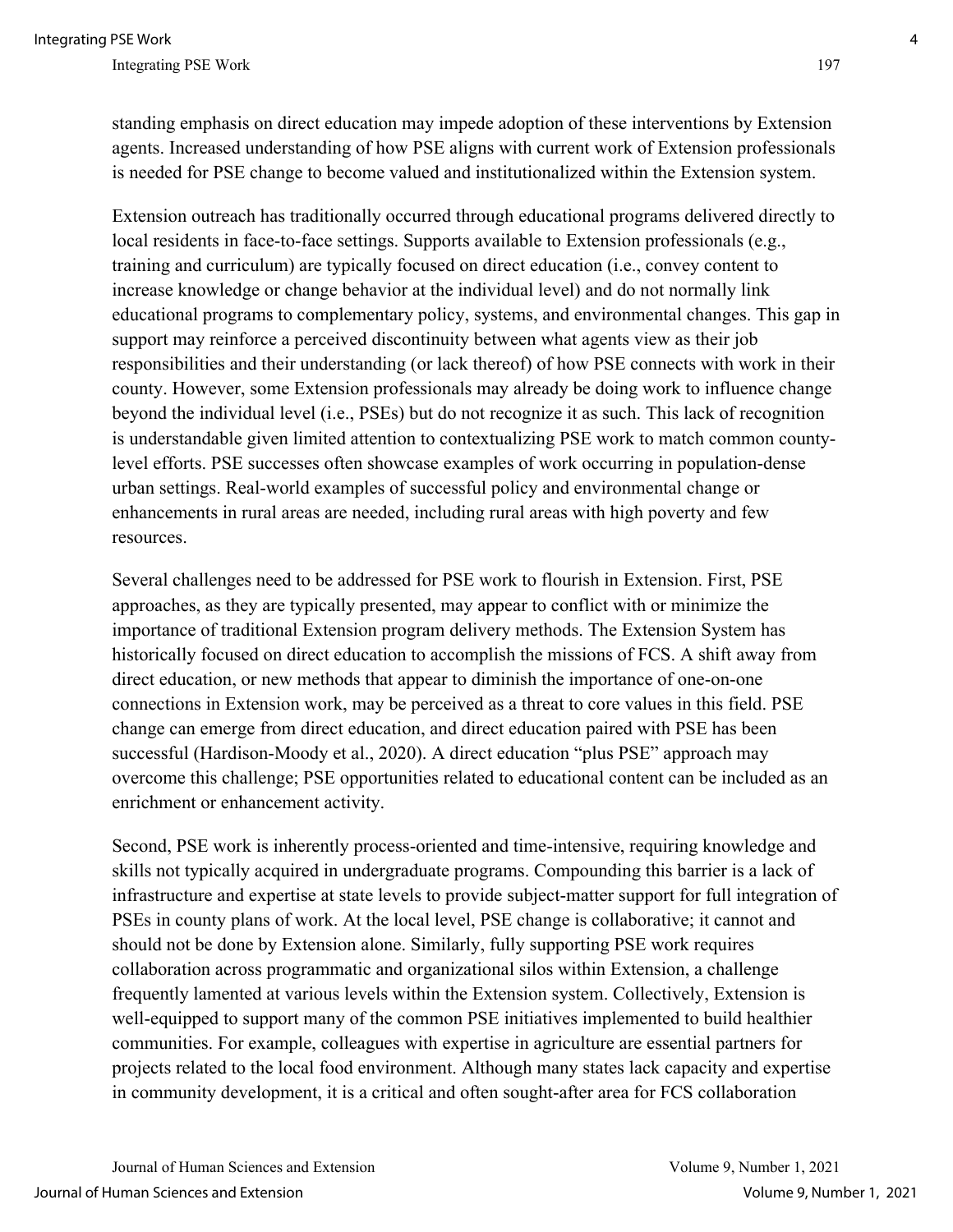within Extension. There are few models for how these collaborations function, particularly regarding implementing PSE change. FCS collaborations with demonstrated success have included Master Gardeners and agricultural Extension agents (Stluka et al., 2019).

Third, the typical 12-month planning and evaluation cycle is an ill fit for PSE work. PSE change takes time, and impacts generally are not measurable for several years. Given a traditional focus on direct education, few evaluation tools or indicators exist, particularly those that align with state reporting systems. Existing reporting structures and timelines may be a disincentive. Extension agents may be discouraged from pursuing this type of work if they perceive negative consequences related to unfavorable annual performance appraisals when direct contacts and individual behavior change are valued over sustained environmental changes that improve health behavior for large groups of people.

Despite these barriers, adoption of PSE approaches in Extension work is necessary to make the difference needed to improve health in the next 100 years (Braun et al., 2014). Training, technical assistance, and ongoing support are needed as FCS efforts expand into working with communities on PSE interventions. Effective training considers context and makes necessary adaptations for the target audience (Gagnon et al., 2015). Plans for PSE training must consider the organizational and community context within which local Extension professionals operate. There is a dearth of tailored training from within the Extension system (Hill et al., n.d.; University of Minnesota Extension, n.d.), and cost is a barrier for wide access to what is available. The burden of developing and providing training, considering both rural and urban settings and allowing room for local tailoring of solutions, often rests with individual states.

#### **Training Planning and Development**

Researchers from the University of Tennessee, Tennessee State University, and the University of Kentucky collaborated to develop a two-day training program to equip Extension professionals in Tennessee and Kentucky to implement PSE strategies in their communities. These institutions partnered to disseminate knowledge gained and lessons learned from the CDC-funded High Obesity Programs (HOPs) in both states. HOPs were implemented in a handful of rural counties with adult obesity rates over 40%. Extension personnel in these counties had access to a range of customized training and technical assistance related to healthy food and physical activity access provided by nationally-recognized experts and organizations.

The PSE Academy described here expanded HOP best practices and information to counties and Extension FCS professionals not involved with the cooperative agreements.

The overall goal of the multi-state training was for Extension professionals to learn how to make PSE changes in rural communities to support healthy eating and active living. Learning objectives for the PSE Academy were to (a) describe the importance of PSE changes to foster healthier rural communities, (b) identify strategies to incorporate PSE work into county plans of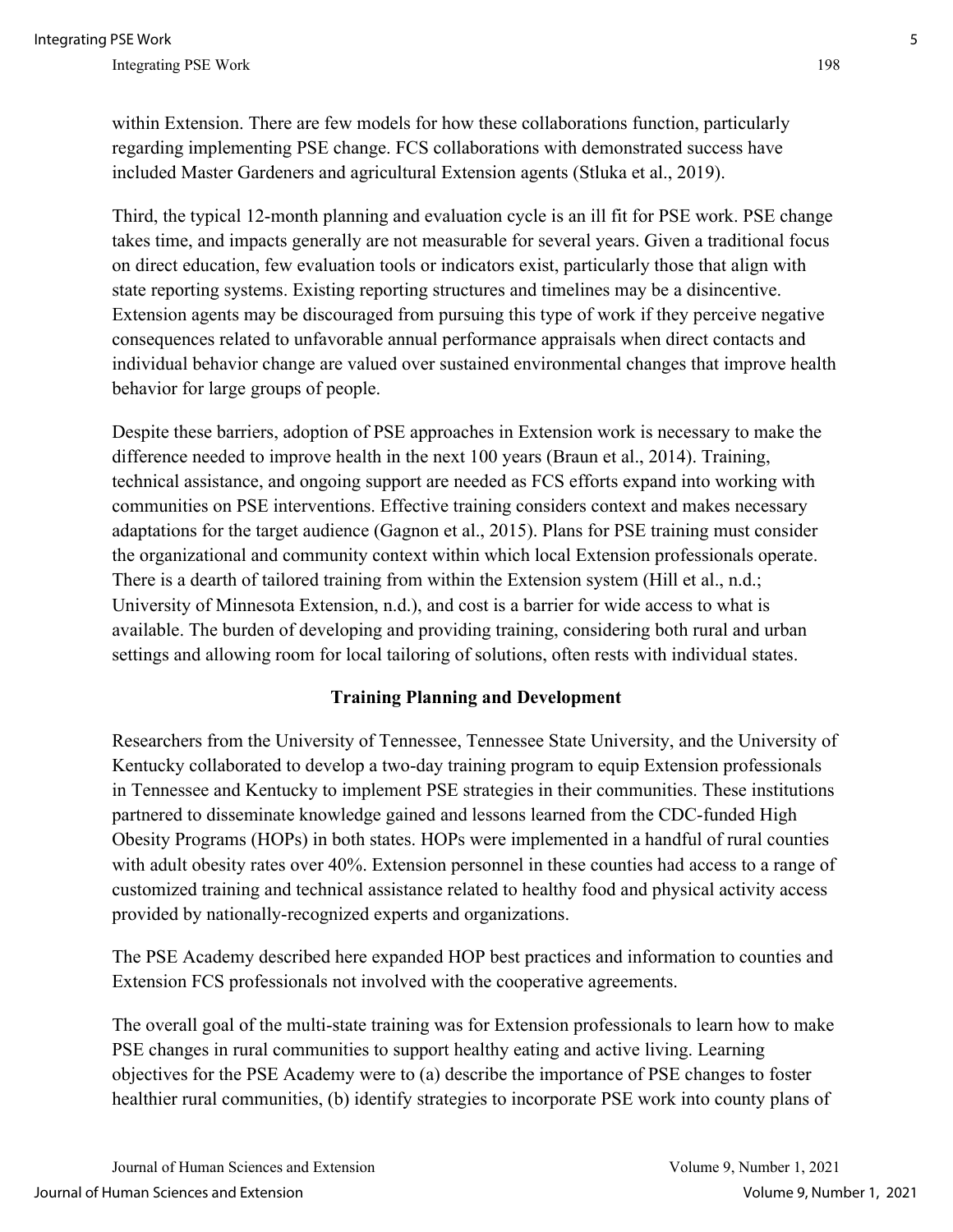work, (c) understand how agents used PSE approaches in the CDC 1416 HOPs, and (d) identify barriers and facilitators for PSE work in their county/community.

Collaboration and planning for this multi-state training started in Fall 2018; the PSE Academy was conducted in mid-July 2019. A single in-person planning meeting occurred in October 2018, which included a brainstorming session for the training and establishing training goals and objectives. All subsequent planning took place by conference call, video conference, or email. Nine virtual planning meetings were held to develop programmatic content, delegate tasks, and work through training logistics. Materials and documents were shared between planning committee members through cloud-based services freely available to the universities. Fourteen people served on the planning committee, including four Extension administrators across the two states. Ten committee members were associated with HOP projects in their respective states. More than 60% of committee members had some portion of their time dedicated to SNAP-Ed or EFNEP.

The dates, timing, and location of the two-day training were strategically planned to best coincide with large events and year-end reporting required of Extension professionals in both states. Major factors in determining the location included access via interstate highways, affordable hotel rates with a large enough room block, availability of hotel conference space, and restaurant/entertainment options for participants traveling farther distances.

Each state utilized a different system for inviting or recruiting Extension professionals to attend the training. In Tennessee, regional program leaders provided names of agents who would be a good fit to attend based on previous knowledge and experiences. In Kentucky, the training was promoted to all Extension agents within FCS Extension and area agents within the Nutrition Education Program through existing email distribution lists. Extension professionals previously engaged with the CDC HOPs were directly invited to attend.

A \$100 registration fee was charged to cover meeting space and facilities costs, travel expenses for speakers, training materials, and meals (breakfast, snacks, and lunch). Participants were responsible for lodging and dinner expenses. To reduce lodging expenses for participants, the PSE Academy agenda included a full first day; Day 2 was a half day. Registration and travel costs for participants were reimbursed by each university. Additional costs associated with speaker travel and lodging not covered by registration fees collected were paid by the universities. Existing programmatic materials (e.g., workbooks, resources) related to PSE implementation were provided by each university for participant use.

At registration, participants completed a brief survey to gauge interest in PSE work and discern the setting/audience of interest for the participant and their future community-based PSE work. This information was used to make seating assignments to ensure tables included individuals with similar interests and a combination of Extension professionals from both states. This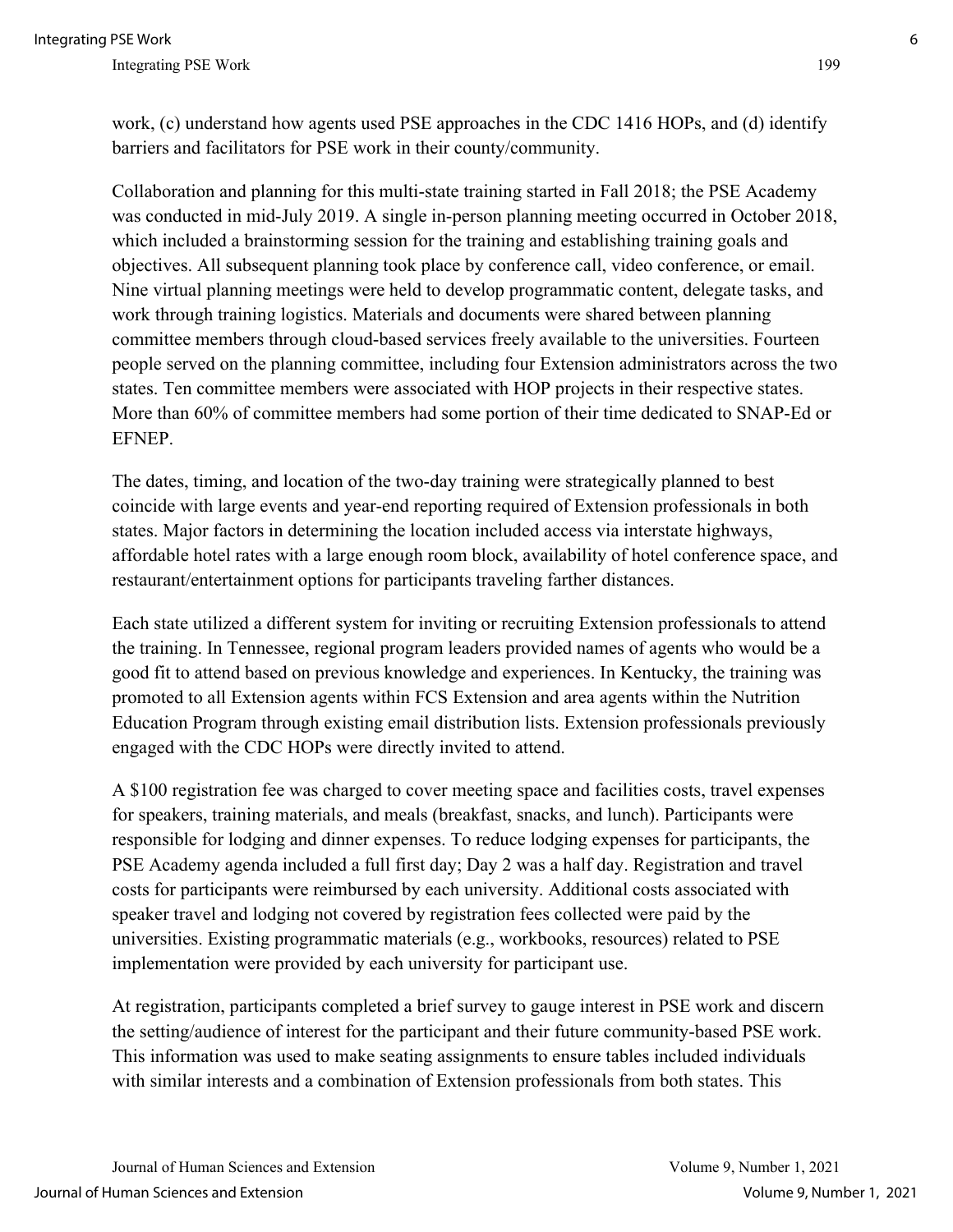allowed participants to learn from individuals in a different state with a similar project. Both states had approximately equal representation among the 57 PSE Academy participants.

## **Training Content**

Due to the collaborative nature of the planning process and programmatic content, the PSE Academy agenda included 20 presenters from the participating Land-grant Universities, some of whom presented jointly. These individuals provided subject-matter expertise as well as participant technical assistance throughout the training.

The two-day training began with a unifying message grounding policy, system, and environmental work within Extension education, providing a platform for building on common ground within FCS programming. Eight agents representing both states shared personal experiences and success stories of working with PSE-centered projects within their communities. During the second half of the day, state-level Extension faculty and staff shared lessons learned from previously funded grant projects and cooperative agreements, including barriers, facilitators, and considerations for evaluation. The first day concluded with a keynote speaker sharing a motivating and impactful PSE story.

Day Two of the PSE Academy focused entirely on utilizing resources provided to develop a plan of action for PSE strategies within the participant's community (Kennedy et al., 2020). After brainstorming and individual reflection, participants worked at their tables with others who had similarly focused projects to identify barriers, challenges, and facilitators for implementing their individual action plans. Finally, action plans were shared by participants among the larger group. Movement and networking breaks were intermittently placed within the training agenda. Extension administrators from both states provided closing remarks to reinforce the importance of community-level PSE work. See Appendix for PSE Academy agenda.

Pre- and post-questionnaires completed by PSE Academy participants indicated statistically significant positive changes in confidence to implement PSE strategies and overcome barriers. Participants also reported increased understanding of PSE strategies and increased confidence in communicating the impact of PSE change (Sneed et al., 2020). Follow-up is needed to gauge the continuance of increased confidence reported by participants. Long-term data are needed to determine if PSE Academy participation contributed to sustained change in communities represented.

#### **Implications for Extension**

PSE implementation does not align with the traditional learning models used in Extension (e.g., Bloom's taxonomy, Dale's Cone of Experience), making identification of effective training approaches important for the continuation of PSE work in Extension settings. Currently, no best practices are available for Extension training or programs, although some exist for SNAP-Ed in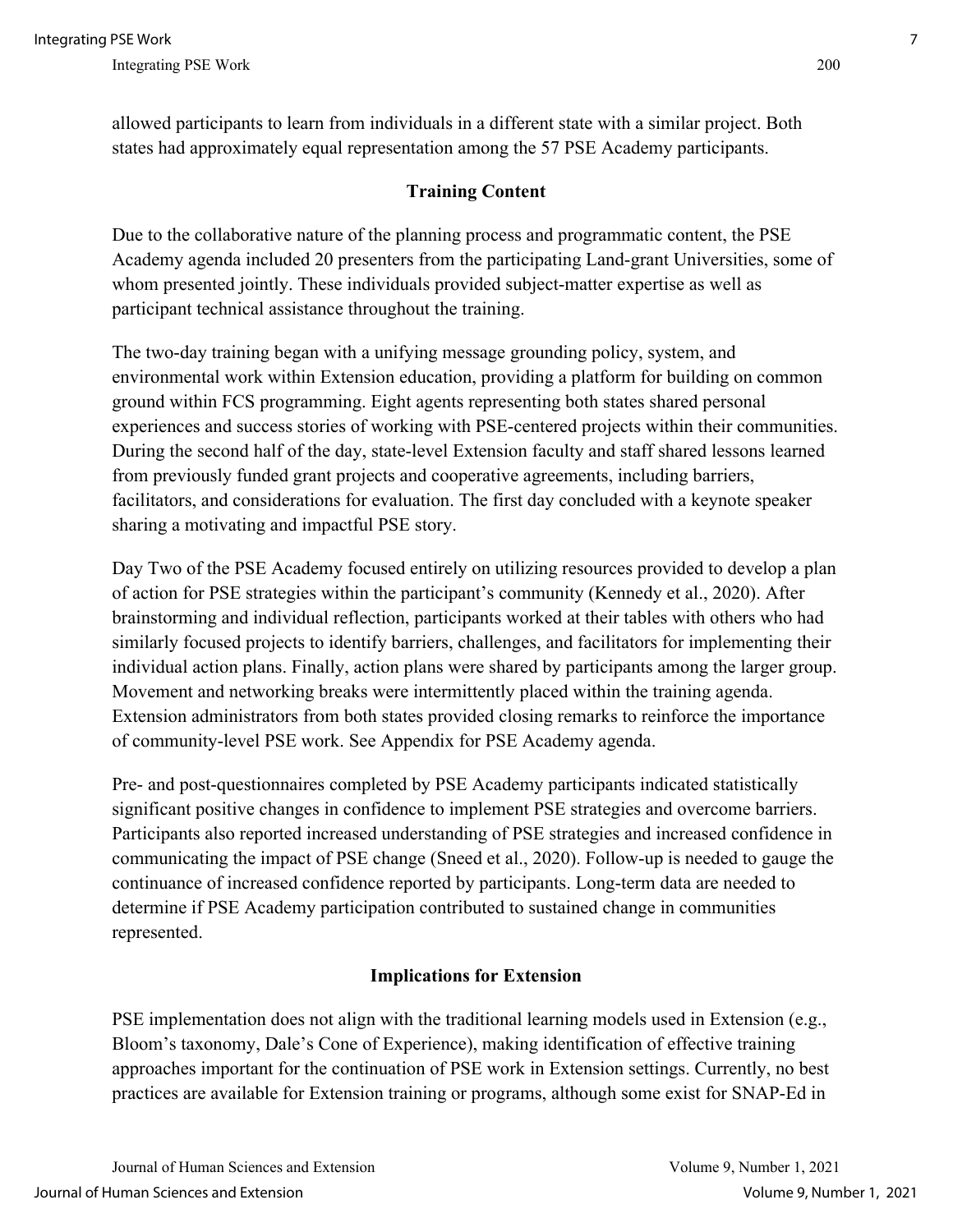rural communities (Haynes-Maslow et al., 2018). The PSE Academy is one example of a PSE training approach. This paper offers initial insight into considerations for training Extension educators to implement and evaluate PSE strategies. However, continued work is needed to identify best practices for training, implementing, and evaluating PSE strategies within Extension programming and structures.

We reviewed PSE Academy planning meeting notes and summaries of quantitative and qualitative data collected from participants to identify training components that seemed most beneficial and areas for improvement. This, together with group reflection activities in PSE Academy de-brief meetings and observations of the author team, contributed to the following lessons learned and recommendations for others planning to conduct similar training.

#### **Lessons Learned**

- **Plan for purposeful participant seating.** The registration process included a survey about interests to inform participant seating charts during the PSE Academy. Seating assignments grouped participants according to their expressed interests. We also considered audience, setting, and state in group assignments to ensure a diverse mix of expertise and approaches at each table. Given the positive feedback received on the group activities facilitated, this strategy seemed effective at purposely providing participants with an opportunity to learn from individuals from another state with similar projects and needs.
- **Evaluate the need for extraneous components.** Existing Extension programs and initiatives that include PSE strategies were set-up on tables as booths for participants to browse during breaks and networking opportunities. Sign-up sheets were provided for participants to complete if interested in more information about a specific program. Unfortunately, there was a lack of engagement with the booths, and more structured time for browsing may have been beneficial.
- **Think through traffic flow.** The PSE Academy food environment modeled healthy eating options by providing lower-fat items and small nudges that could be implemented as community-based PSE strategies. For example, during lunch, the salad bar layout placed higher-fat toppings (e.g., shredded cheese) and dressings towards the end of the buffet. This created a bottleneck toward the end of the buffet line as participants tried to make selections in a smaller area. Additionally, given the separation of salad bar components on the buffet line, hotel event staff had trouble keeping track of set-up at two separate stations. Other states may plan to improve the layout, develop menus with healthy regional and cultural food preferences in mind, and improve communication with the hotel staff about layout needs.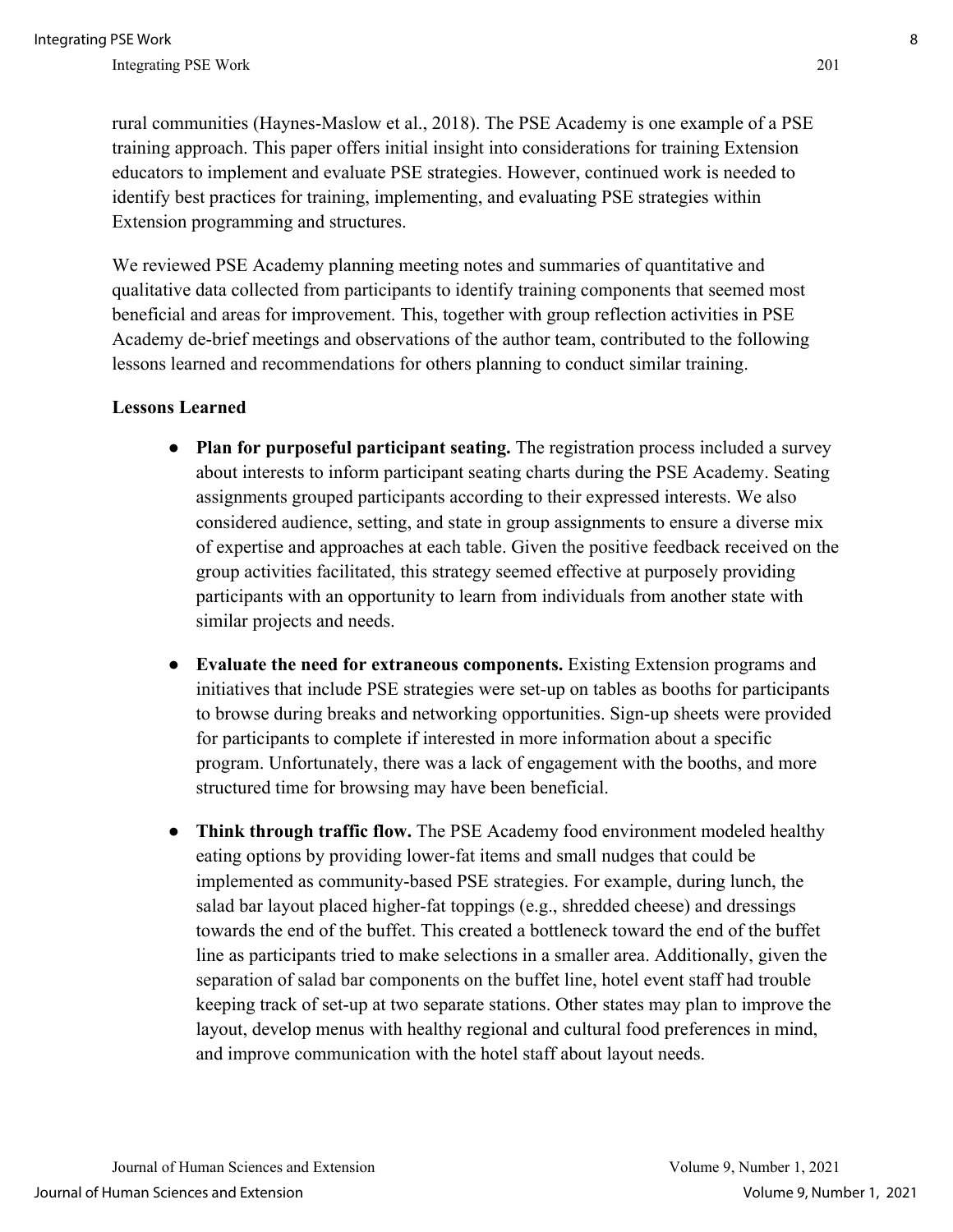#### **Recommendations**

- **Make participant readiness a pre-requisite for attendance.** Our intent was to bring together a group of educators demonstrating readiness to implement PSE strategies but needing extra training to help them begin. We believe this resulted in more robust discussion around PSE strategies. A synergy among participants might have been absent if participants had a low readiness or awareness of the value of PSE strategies. It may be beneficial to gauge participant knowledge or interest prior to training.
- **Streamline communication and information sharing.** The logistics of a multi-state, multi-institution collaborative event may require particular attention. We assigned two lead communicators, one from each state, and used two distinct state registration systems, which may have resulted in miscommunication with participants about training details. We recommend developing a joint communication plan and sharing the full agenda with participants in advance, so they feel prepared and confident about their participation.
- **Know the venue.** A walk audit was planned to provide participants with applied learning experiences. However, there were no sidewalks in and around the hotel venue. Since PSE Academy faculty were unfamiliar with the venue, the activity had to be eliminated from the agenda. We recommend investigating the PSE Academy venue in advance so that all agenda items can be completed and participants can gain the desired applied learning experiences.
- **Plan for sustained educator support.** Although our project did not involve post-Academy coaching for educator groups, we suggest this as a possible strategy to sustain knowledge gained, facilitate local implementation of PSE strategies, and support goal attainment related to educators' action plan. Continued coaching would allow for creative problem solving, accountability for goals, and strengthened relationships among multi-state educators and the faculty.
- **Develop an evaluation plan.** Changes in participant knowledge/understanding and confidence to implement PSEs and overcome barriers were collected using a questionnaire completed before training adjourned. Results are reported elsewhere (Sneed et al., 2020). While this type of information is helpful, a thorough and deliberate evaluation plan guided by a logic model would deepen understanding of how training connects with outcomes. An evaluation plan might include participant baseline and follow-up data on both process and outcomes. Use of a logic model may help agents visualize how PSE change is part of a larger strategy to improve health in communities.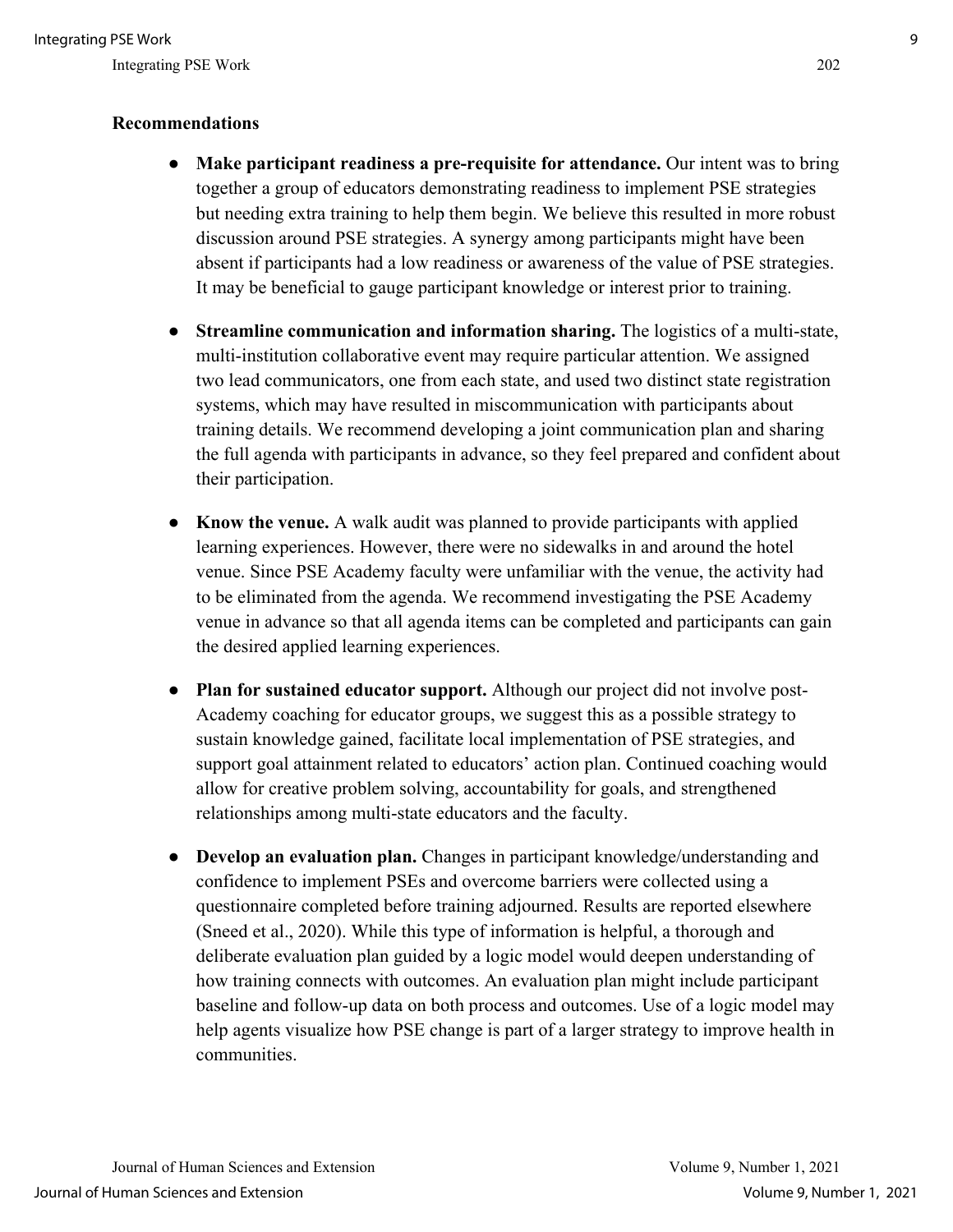#### **Where We Need to Be**

For many decades, it has been assumed that teaching people about what will make them healthy leads to adopting recommended health behaviors. This is a flawed assumption. Knowledge alone is not enough to change behavior. People need healthy options to make healthy choices. Integrating PSE work in Extension can result in sustained impacts from direct education efforts. PSE change can be achieved apart from educational programs, but presenting PSEs as separate from direct education may negatively impact agent adoption. PSEs independent of Extension education may lack the context needed for adoption by those working at the county level. Linking Extension's PSE work to existing or new educational programs may be key to increasing adoption. PSEs can be seen as an enhancement to direct education instead of a stand-alone activity or add-on for Extension professionals. This enhancement occurs when programs are developed or existing programs are revised to intentionally integrate options for PSE change connected to educational content. This is direct education "plus PSE."

#### **Conclusion**

Supporting Extension professionals in adopting PSE strategies is key to empowering them to meet the critical health needs facing their communities, now and in the future. The Extension System is shifting to integrate public health approaches, creating a challenge for some in reconciling these strategies with more traditional ideas about the work of Extension in communities. The SEM provides a framework for applying multi-level strategies, including direct education paired with PSE. The Health Impact Pyramid acknowledges the need for an array of intervention levels to improve health. The PSE Academy discussed in this article provides an example of one promising method for supporting agents while also providing opportunities for peer learning. This type of training allows Extension agents to learn from each other, see examples of what works in "real world" settings, and increase understanding of how PSE implementation can fit within the framework of Extension programming. Lessons learned from planning and conducting the PSE Academy can inform other states seeking to offer training of a similar style.

#### **References**

- American Association of Family & Consumer Sciences. (2019). *Accreditation standards for undergraduate programs in Family and Consumer Sciences, 2019 edition.*  [https://www.aafcs.org/credentialing-center/accreditation/accreditation](https://www.aafcs.org/credentialing-center/accreditation/accreditation-standards/credentialing-center-accreditation-standards-2019)[standards/credentialing-center-accreditation-standards-2019](https://www.aafcs.org/credentialing-center/accreditation/accreditation-standards/credentialing-center-accreditation-standards-2019)
- Braun, B., Bruns, K., Cronk, L., Kirk Fox, L., Koukel, S., Le Menestrel, S., Lord, L. M., Reeves, C., Rennekamp, R., Rice, C., Rodgers, M., Samuel, J., Vail, A., & Warren, T. (2014). *Cooperative Extension's national framework for health and wellness.* [https://www.aplu.org/members/commissions/food-environment-and-renewable](https://www.aplu.org/members/commissions/food-environment-and-renewable-resources/CFERR_Library/national-framework-for-health-and-wellness/file)[resources/CFERR\\_Library/national-framework-for-health-and-wellness/file](https://www.aplu.org/members/commissions/food-environment-and-renewable-resources/CFERR_Library/national-framework-for-health-and-wellness/file)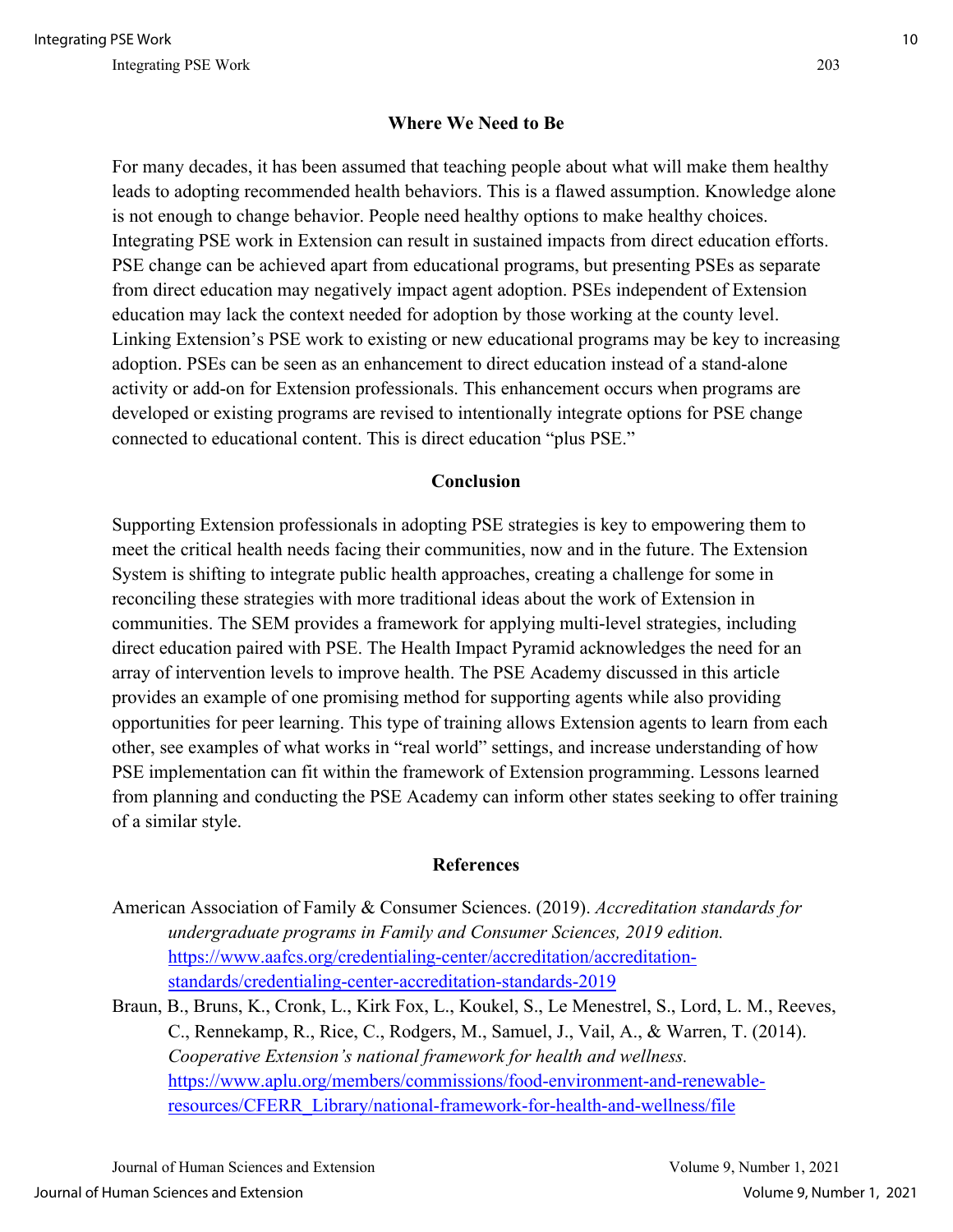- Bronfenbrenner, U. (1979). *The ecology of human development: Experiments by nature and design.* Harvard University Press.
- Bunnell, R., O'Neil, D., Soler, R., Payne, R., Giles, W. H., Collins, J., & Bauer, U. (2012). Fifty communities putting prevention to work: Accelerating chronic disease prevention through policy, systems and environmental change. *Journal of Community Health*, 37, 1081–1090.<https://doi.org/10.1007/s10900-012-9542-3>
- Buys, D. R., & Rennekamp, R. (2020). Cooperative Extension as a force for healthy, rural communities: Historical perspectives and future directions. *American Journal of Public Health, 110*(9), 1300–1303*.* <http://doi.org/10.2105/AJPH.2020.305767>
- Frieden, T. R. (2010). A framework for public health action: The health impact pyramid. *American Journal of Public Health, 100*(4), 590–595. <https://ajph.aphapublications.org/doi/10.2105/AJPH.2009.185652>
- Gagnon, R. J., Garst, B. A. & Franz, N. (2015). Looking ahead: Examining the future of the Extension program development model. *Journal of Human Sciences and Extension, 3*(2), 170–176.<https://www.jhseonline.com/article/view/691/595>
- Golden, S. D., McLeroy, K. R., Green, L. W., Earp, J. L., & Lieberman, L. D. (2015). Upending the social ecological model to guide health promotion efforts toward policy and environmental change. *Health Education & Behavior, 42*(IS), 8S–14S. <https://journals.sagepub.com/doi/10.1177/1090198115575098>
- Green, L. W., & Allegrante, J. P. (2011). "Healthy People" 1980-2020: Raising the ante decennially or just the name from public health education to health promotion to social determinants? *Health Education & Behavior, 38*(6), 558–562. <https://doi.org/10.1177%2F1090198111429153>
- Green, L. W., Richard, L., & Potvin, L. (1996). Ecological foundations of health promotion. *American Journal of Health Promotion, 10*(4), 270–281. <https://doi.org/10.4278%2F0890-1171-10.4.270>
- Hardison-Moody, A., Stumm, L., Jones, L., Franck, K., Fuller, S., Washburn, L., Rodibaugh, R., Corrick, L., Shelnutt, K.P., & Ammerman, A.S. (2020). Evaluation of a PSE-focused faith-based health promotion program through EFNEP and SNAP-Ed. *Journal of Nutrition Education and Behavior, 52*(6), 640–645*.*  <https://doi.org/10.1016/j.jneb.2019.11.011>
- Hill, T. F., Stark, C., Dollahite, J., & Wakoff, Z. (n.d.) *Making the healthy choice the easy choice: An introduction to policy, systems, and environmental approaches to promote healthy eating and physical activity*. Cornell University. <https://www.ecornell.com/custom/pse/>
- Kegler, M. C., Honeycutt, S., Davis, M., Dauria, E., Berg, C., Dove, C., Gamble, A., & Hawkins, J. (2015). Policy, systems, and environmental change in the Mississippi Delta: Considerations for evaluation design. *Health Education and Behavior, 42*(1 suppl), 57S– 66S.<https://doi.org/10.1177%2F1090198114568428>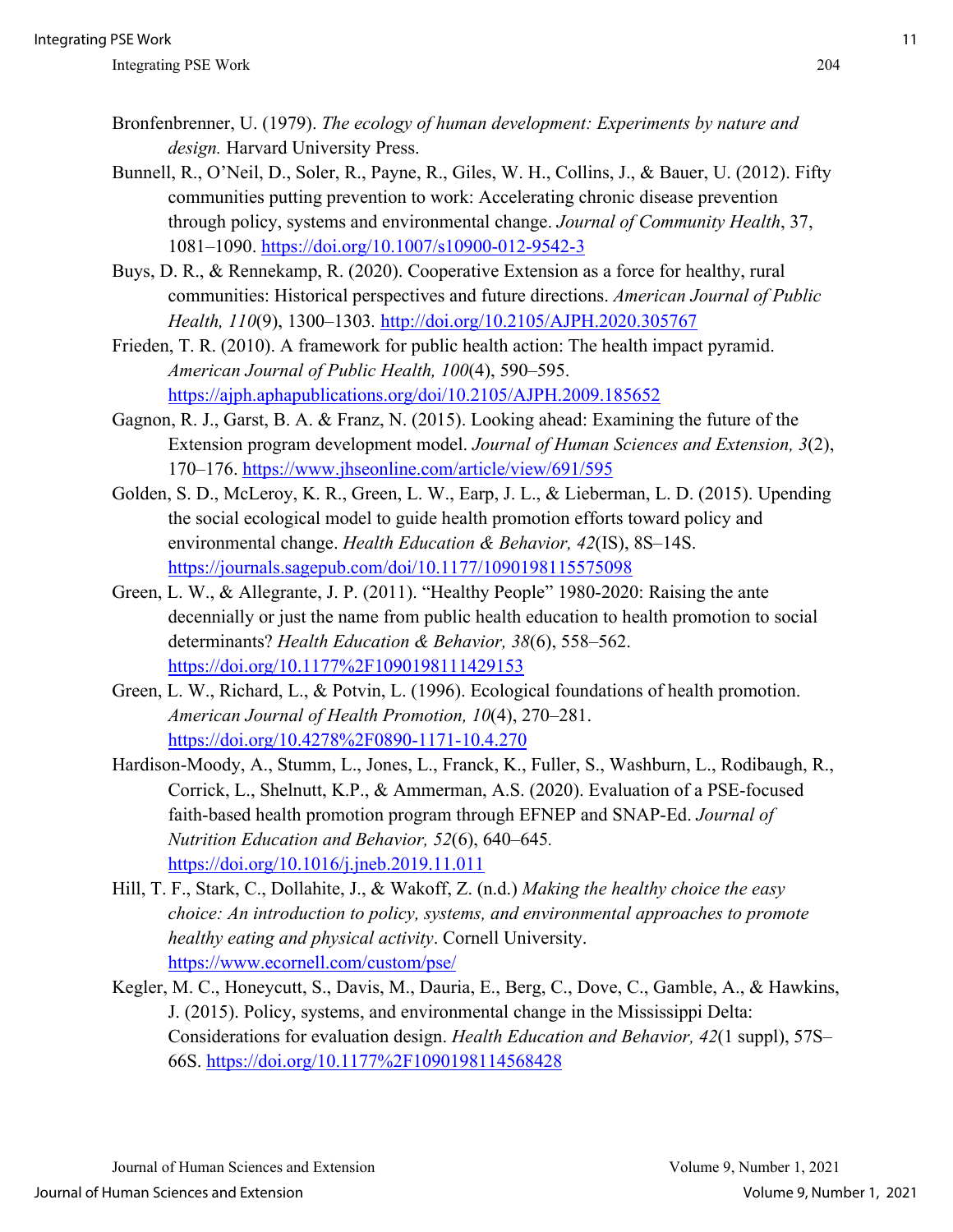- Kelsey, L. D., & Hearne, C. C. (1949). *Cooperative Extension work*. Comstock Publishing Company, Inc.
- Kennedy, L. E., Sneed, C. T., Franck, K. L., Norman, H., Washburn, L., Jarvandi, S., & Mullins, J. (2020). Policy, systems, and environmental change: A planning tool for community implementation. *Journal of Extension, 58*(4), Article v58–4tt1*.* <https://joe.org/joe/2020august/tt1.php>
- Landers, P. S. (2007). The food stamp program: History, nutrition education, and impact. *Journal of the American Dietetic Association, 107*(11), 1945-1951. [https://jandonline.org/article/S0002-8223\(07\)01619-7/pdf](https://jandonline.org/article/S0002-8223(07)01619-7/pdf)
- McLeroy, K. R., Bibeau, D., Steckler, A., & Glanz, K. (1988). An ecological perspective on health promotion programs. *Health Education Quarterly, 15*(4), 351–377. <https://doi.org/10.1177%2F109019818801500401>
- Muriel, A. L., Kahin, S., Peiavara, A., & O'Toole, T. (2020). The High Obesity Program: Overview of the Centers for Disease Control and Prevention and Cooperative Extension Services efforts to address obesity. *Preventing Chronic Disease, 17*, 190235. [https://www.cdc.gov/pcd/issues/2020/19\\_0235.htm](https://www.cdc.gov/pcd/issues/2020/19_0235.htm)
- Regional Nutrition Education and Obesity Prevention Centers of Excellence. (2019). *Policy, Systems and Environmental Change Center 2015-2018 executive summary.*  [https://nifa.usda.gov/sites/default/files/resource/PSE-RNECE-Executive-Summary-2-28-](https://nifa.usda.gov/sites/default/files/resource/PSE-RNECE-Executive-Summary-2-28-2019.pdf) [2019.pdf](https://nifa.usda.gov/sites/default/files/resource/PSE-RNECE-Executive-Summary-2-28-2019.pdf)
- Reisbeck, R. F., & Reynolds, J. (1976). Extension is involved. In C. A. Vines & M. A. Anderson (Eds.), *Heritage horizons: Extension's commitment to people* (pp. 50–56). Journal of Extension.
- Rogers, E. M. (2003). *Diffusion of innovations* (5<sup>th</sup> ed.). Free Press.
- Savoie-Roskos, M. R., DeWitt, K., & Coombs, C. (2018). Changes in nutrition education: A policy, systems, and environmental approach. *Journal of Nutrition Education and Behavior, 50*(5), 431.<https://doi.org/10.1016/j.jneb.2018.02.007>
- Smathers, C., Washburn, L., Toomey, M., Johannes, E., Iaccopucci, A. M., & Johnson, K. (2018). Organizational readiness to engage in policy, system, and environment changes supporting positive youth development for health: Case studies from the Cooperative Extension system framed by the transtheoretical model. *Journal of Human Sciences and Extension, 6*(2), 81–101.<https://www.jhseonline.com/article/view/722>
- Sneed, C. T, Franck, K. L., Norman, H., Washburn, L., Kennedy, L., Jarvandi, S., & Mullins, J. (2020). Two states, one mission: Building PSE change capacity of county Extension educators. *Journal of Extension, 58*(4), Article v58–4iw1. <https://www.joe.org/joe/2020august/iw1.php>
- Stevens J., Pratt C., Boyington, J., Nelson, C., Truesdale, K., Ward, D. S., Lytle, L., Sherwood, N. E., Robinson, T. N., Moore, S., Barkin, S., Cheung, Y. K., & Murray, D. M. (2017). Multilevel interventions targeting obesity: Research recommendations for vulnerable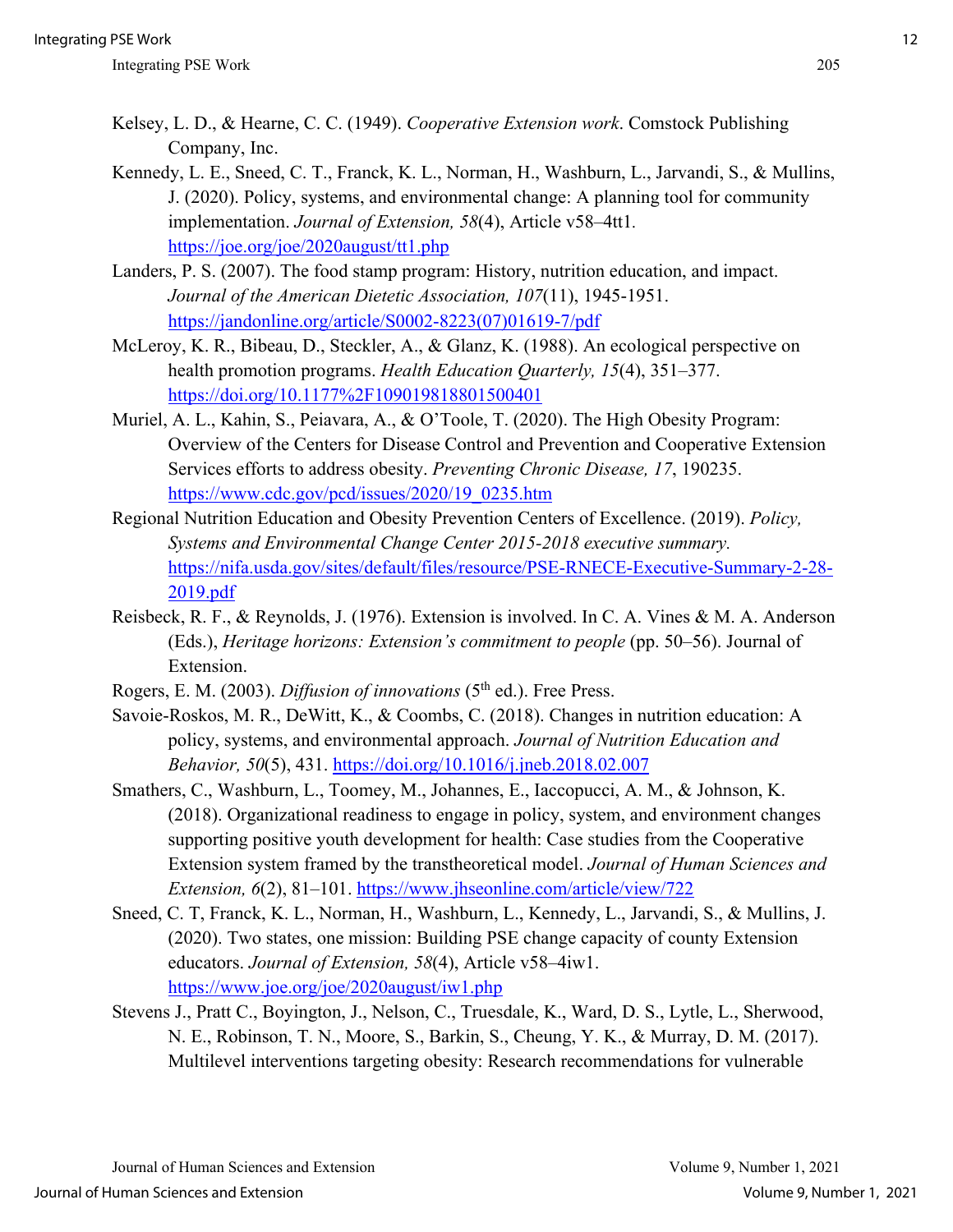- Stluka, S., McCormack, L. A., Burdette, L., Dvorak, S., Knight, N., Lindvall, R., Pierce, L., Schoch, J., & Walking, P. (2019). Gardening for health: Using garden coordinators and volunteers to implement rural school and community gardens. *Preventing Chronic Disease, 16*, 190117. [https://www.cdc.gov/pcd/issues/2019/19\\_0117.htm](https://www.cdc.gov/pcd/issues/2019/19_0117.htm)
- University of Minnesota Extension. (n.d.). *Systems approaches for healthy communities.*  <https://extension.umn.edu/nutrition-education/systems-approaches-healthy-communities>
- Walsh, M., John, D., Peritore, N., Morris, A., Bird, C., Ceraso, M., Eichenberger, S., Novotny, R., Stephenson, L., Stluka, S., & Riportella, R. (2018). Health in all policies: Working across sectors in Cooperative Extension to promote health for all. *Journal of Human Sciences and Extension, 6*(2), 37–56.<https://www.jhseonline.com/article/view/718>
- Well Connected Communities. (2021). *Well Connected Communities*. [https://wellconnectedcommunities.org](https://wellconnectedcommunities.org/)

*Lisa T. Washburn*, DrPH, is an Associate Professor and Community Health Specialist at the University of Tennessee Extension. Dr. Washburn's work focuses on community-based approaches to increase access to physical activity and other healthy lifestyle behaviors, enhancing traditional Extension education methods with public health strategies, and training and engagement of health and wellness volunteers.

*Heather Norman-Burgdolf*, PhD, is an Assistant Professor and Extension Specialist for Nutrition and Health at the University of Kentucky. Dr. Norman's research and Extension programming utilize policy, system, and environmental strategies to increase access to nutritious foods and enhance local food environments in rural communities.

*Karen L. Franck*, PhD, is an Extension Assistant Professor at the University of Tennessee. Dr. Franck's work focuses on program evaluation, and she is the lead evaluator for several nutrition education and community health grants and projects.

*Lauren E. Kennedy*, PhD, is an Extension Specialist in community behavioral health at Michigan State University. Dr. Kennedy works to build Extension's capacity to improve health equity in communities by contextualizing individual health behaviors and outcomes within broader socioecological systems and structures.

*Christopher T. Sneed*, PhD, is an Assistant Professor and Consumer Economics Specialist at the University of Tennessee Extension. Dr. Sneed's research and Extension work focus on local foods, food marketing, food resource management and access, and family resource management.